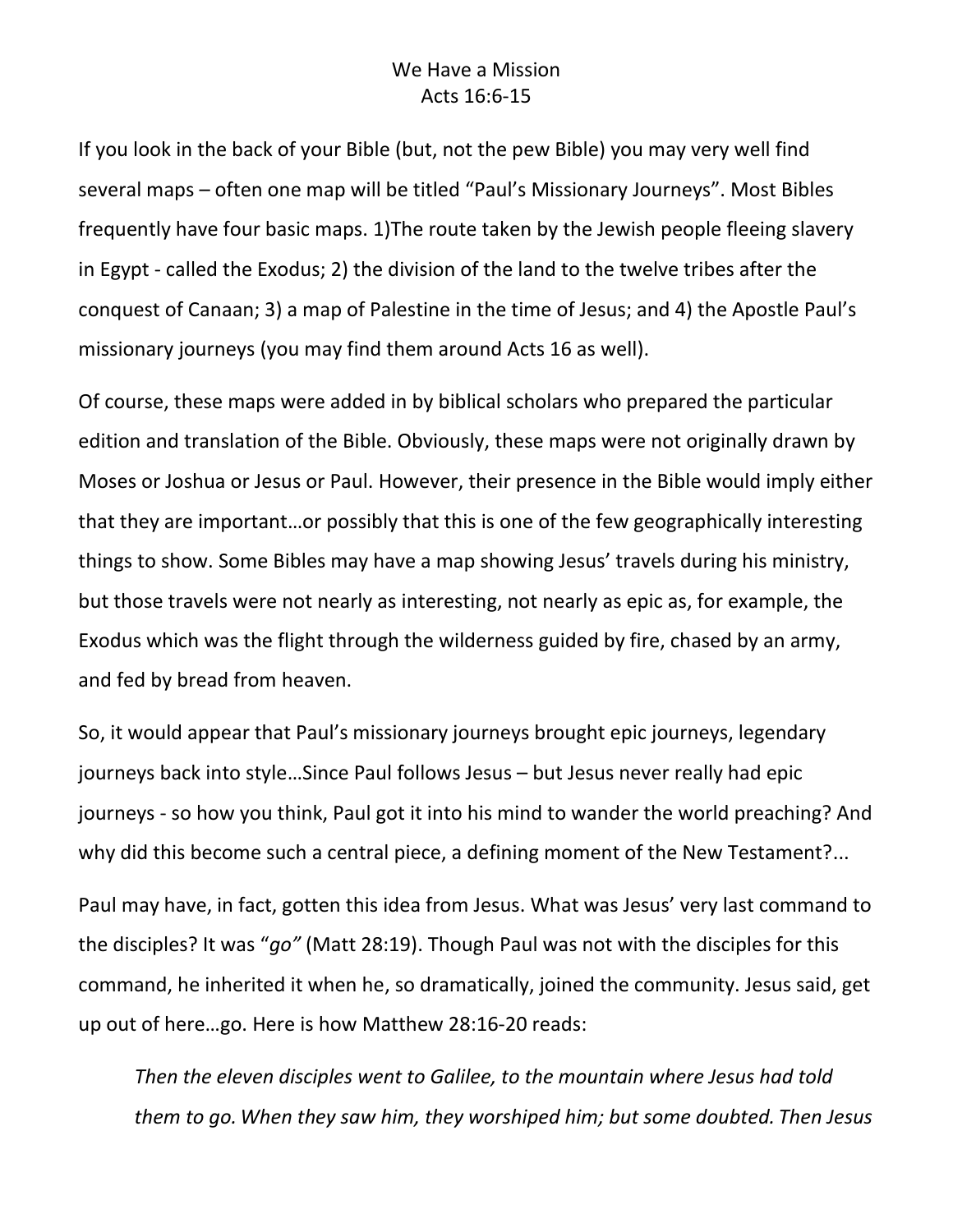*came to them and said, "All authority in heaven and on earth has been given to me. Therefore go and make disciples of all nations, baptizing them in the name of the Father and of the Son and of the Holy Spirit, and teaching them to obey everything I have commanded you. And surely I am with you always, to the very end of the age."*

In what is called the "Great Commission", Jesus says, "go!" Jesus spent his rather limited time in ministry - 3 years - in a relatively limited area, with a relatively limited range of people, doing a relatively limited (yet notable) number of things. Of course, Jesus was "going from town to town" as he went up and down the countryside, but this was still rather limited in range. This makes it even more interesting that his final teaching includes the imperative to "go." While his ministry was this rather limited range, he gives the command to "go".

So, it would appear then that the missionary journeys of Paul (which included companions most of the time) are the immediate response to this command to "go". With the coming of the Holy Spirit and the departure of Jesus, the Spirit - like some sort of wildfire - started jumping the boundaries.

In our Scripture this morning, we drop-in part way through trip #2. In the last verses of the chapter before ours Paul and Barnabas have a difference of opinion and part ways. In chapter 16:1 we read, *"He [Paul] came to Derbe and then to Lystra, where a disciple named Timothy lived,…"*

Timothy's mother was a Jewish Christian but his father was a Greek. What is interesting about this is that even though it was just decided at the Council at Jerusalem (chapter 15) that the Jewish requirement of circumcision was not a requirement for being a Christian. However, Paul has Timothy circumcised so as to create fewer obstacles for Jews to follow Jesus.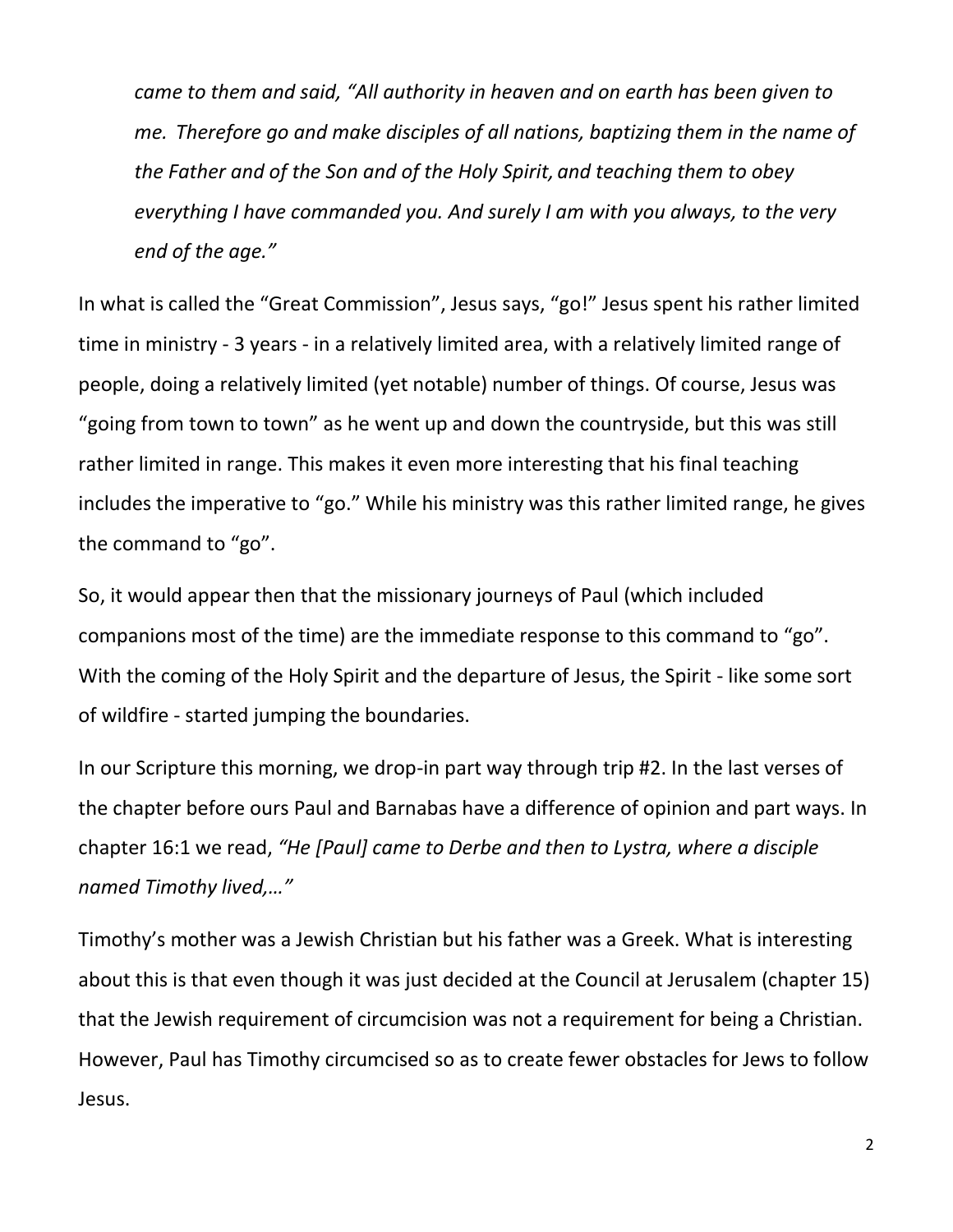Paul, then, with Timothy went throughout the region of Phrygia and Galatia*.* The reason stated was that they "had been kept by the Holy Spirit from preaching the word in the province of Asia".

Then, when "they came to the border of Mysia, they tried to enter Bithynia"*.* But again, were prevented to go. It says, "but the Spirit of Jesus would not allow them to".

Note that they passed through a particular region because the Holy Spirit forbade them to speak the word. And then in the next verse the "Spirit of Jesus" didn't allow them to enter another place. I find this baffling/perplexing – that they were told not to speak the word in one place or enter another territory…I'm pretty sure it is not that Asia or Bithynia were not worthy of Paul's preaching. Was this some kind of strategic move?... What is the purpose of this text? Why even include that Paul was forbidden to preach in one territory or enter another? Is it just an historical account or is it for guidance for mission or church growth? If I had to answer, I would suggest it is to tell us the story of the early church theologically…to demonstrate the moving of God in the community, of how God was moving in the early church. The Gospel of Luke (which is part 1 of this two-part work, Luke and Acts) opens with the explanation that the writer (Luke), after careful investigation, wrote this account "so that you [Theophilus] may know the certainty of the things you have been taught" (Luke 1:4).

So, in our text this morning, we continue along with Paul and his companions on this trip. Acts 16:8-15 reads:

*So, they passed by Mysia and went down to Troas. During the night Paul had a vision of a man of Macedonia standing and begging him, 'Come over to Macedonia and help us.' After Paul had seen the vision, we got ready at once to leave for Macedonia, concluding that God had called us to preach the gospel to them.*

3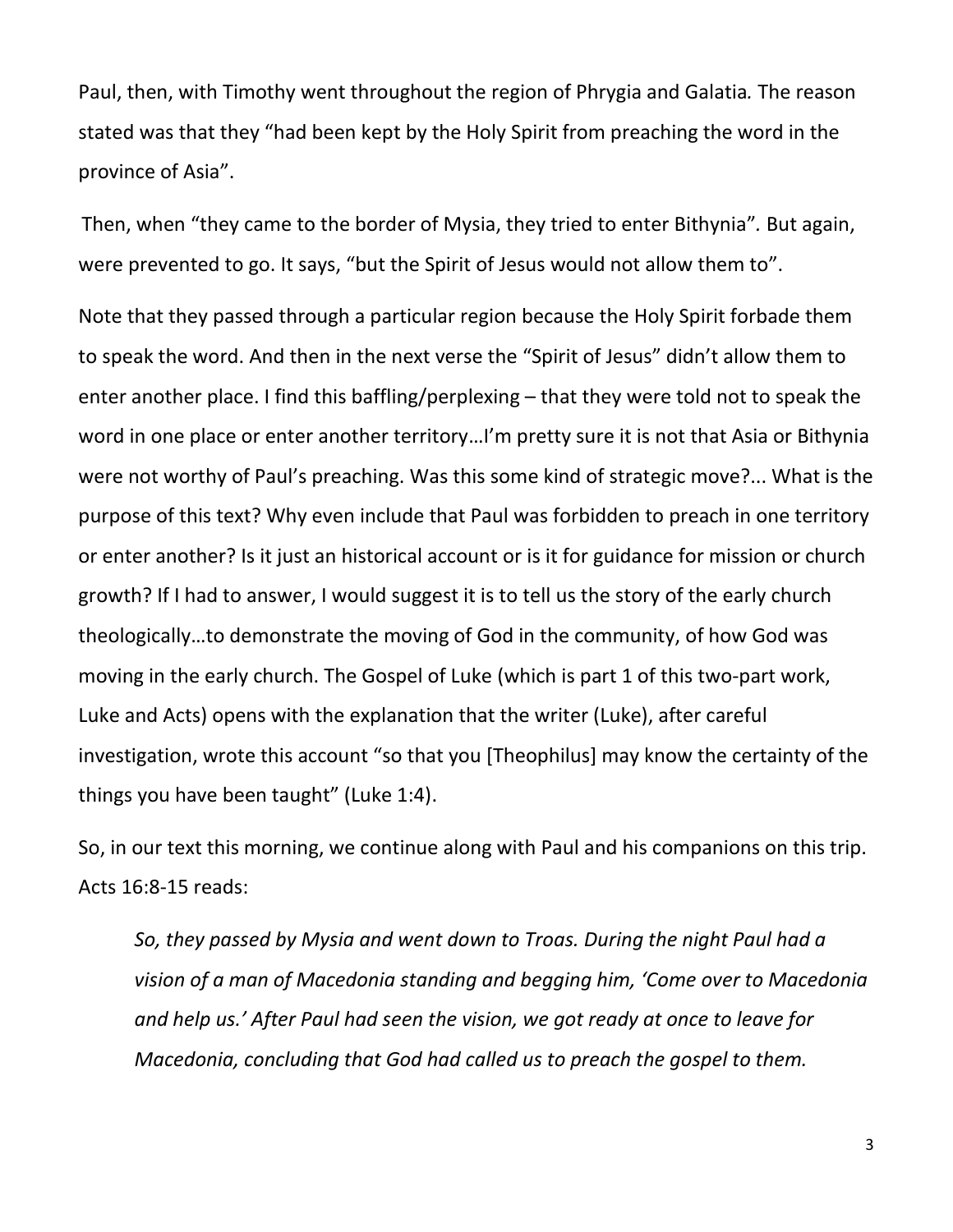*From Troas we put out to sea and sailed straight for Samothrace, and the next day we went on to Neapolis. From there we traveled to Philippi, a Roman colony and the leading city of that district of Macedonia. And we stayed there several days.*

*On the Sabbath we went outside the city gate to the river, where we expected to find a place of prayer. We sat down and began to speak to the women who had gathered there. One of those listening was a woman from the city of Thyatira named Lydia, a dealer in purple cloth. She was a worshiper of God. The Lord opened her heart to respond to Paul's message. When she and the members of her household were baptized, she invited us to her home. 'If you consider me a believer in the Lord,' she said, 'come and stay at my house.' And she persuaded us.*

So, after being stopped and silenced and redirected Paul has a vision of a man from Macedonia calling them to come. They immediately change their course and go there. They stay a few days seeming to just hang around waiting for the Sabbath…and a church is started. This church is initiated by a businesswoman - Lydia - who is baptized and has her household baptized. And while they received direct communication (from God) about the region… it is left to them to go to the place where they "expected to find a place of prayer."

So where does all this get us? Earlier I suggested that the purpose of Acts is to tell us the story of the early church theologically, to demonstrate, the moving of God in the community, how God was moving in the early church following the departure of Jesus. Therefore, it is in part, an account of what happened - a historical account - and in part a resource to guide us as a church. Since we have already covered what happened – the historical account, how does this passage guide us as a church?

4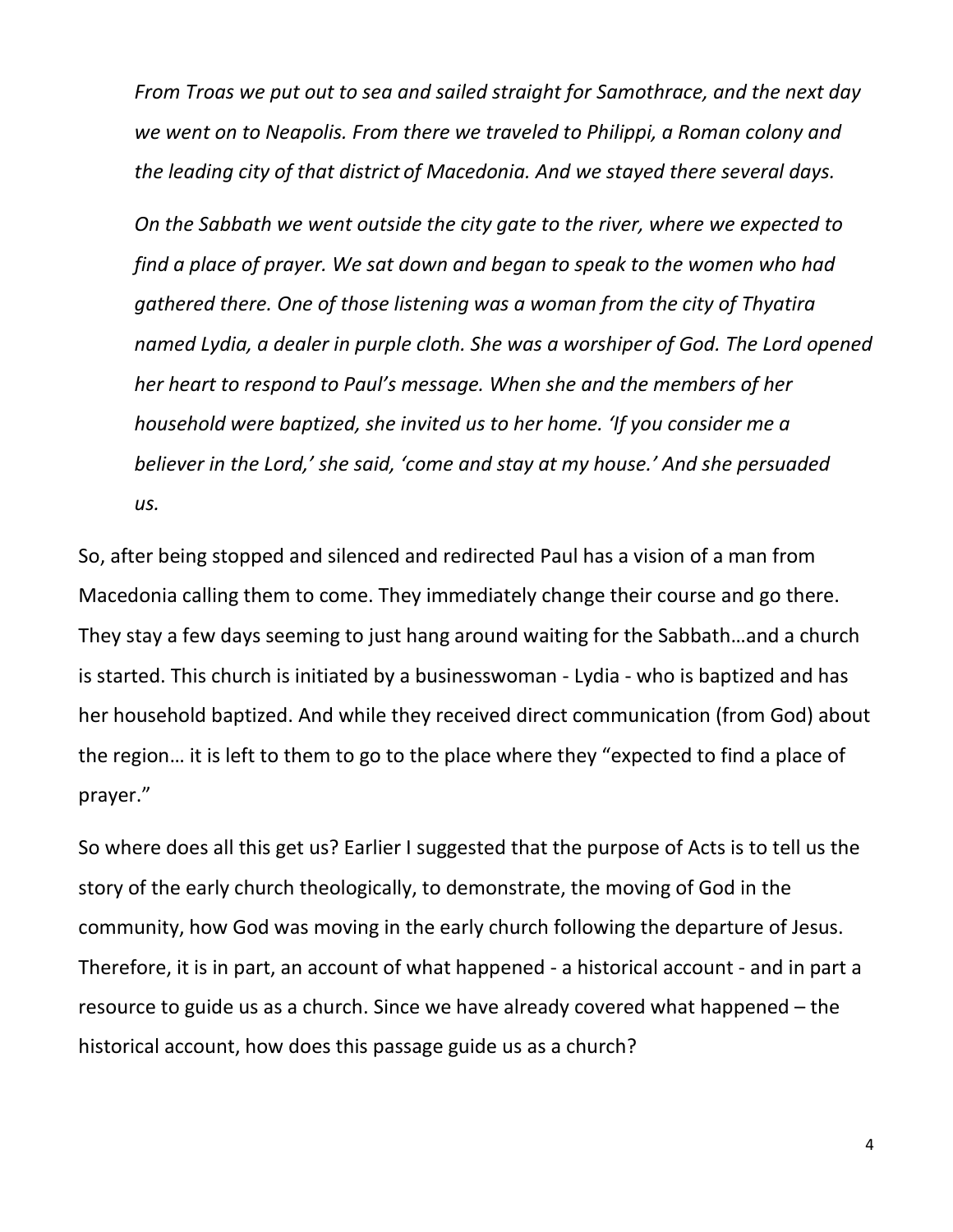## 1. *Outward mission defines the church*

Think back to the four maps. In part, the inclusion of these is, of course, the decision of scholars - but it also indicates core events, defining moments that are seen as central to a reading of the Bible. The Exodus was a central act of God's provision and liberation for the people of Israel – a defining moment for the Israelites. Similarly, Paul's missionary journeys are a central narrative, a defining moment, of the early rapid expansion of the church outside of Jesus' home territory. Remember, this was, at least in part, fueled or spurred on by Jesus last command to "Go and make disciples". At the coming of the Spirit and then external threats led the disciples to scatter, preaching wherever they went.

The recognition of this outwardness has become a central characteristic of the church. This outwardness has been developed as the paradigm of church, the model of the church as missional…Outward mission defines the church*.*

## 2. *If outward mission defines the church, then we need to go.*

Outward mission defines the church, not because this is some faddish American(?) church strategy that has recognized this, but because this outward-ness can be seen as the pattern in the New Testament. Mission defined the early church…Why? In order to engage others with the gospel message. This does not, of course, mean we need to go everywhere or do everything. Remember the limitation on Paul and Timothy? – They, like us, could not do everything. At several points they were restrained, pulled back, then redirected by God. Since outward mission defines the church - then we need to go.

3. *When we go, we will need to invite, talk, serve, make peace, seek justice* -

The Church – and this particular body - is not a social club, not simply a nice place to be, not a historic building…We have a mission, a people on the move – on the go. And that

5